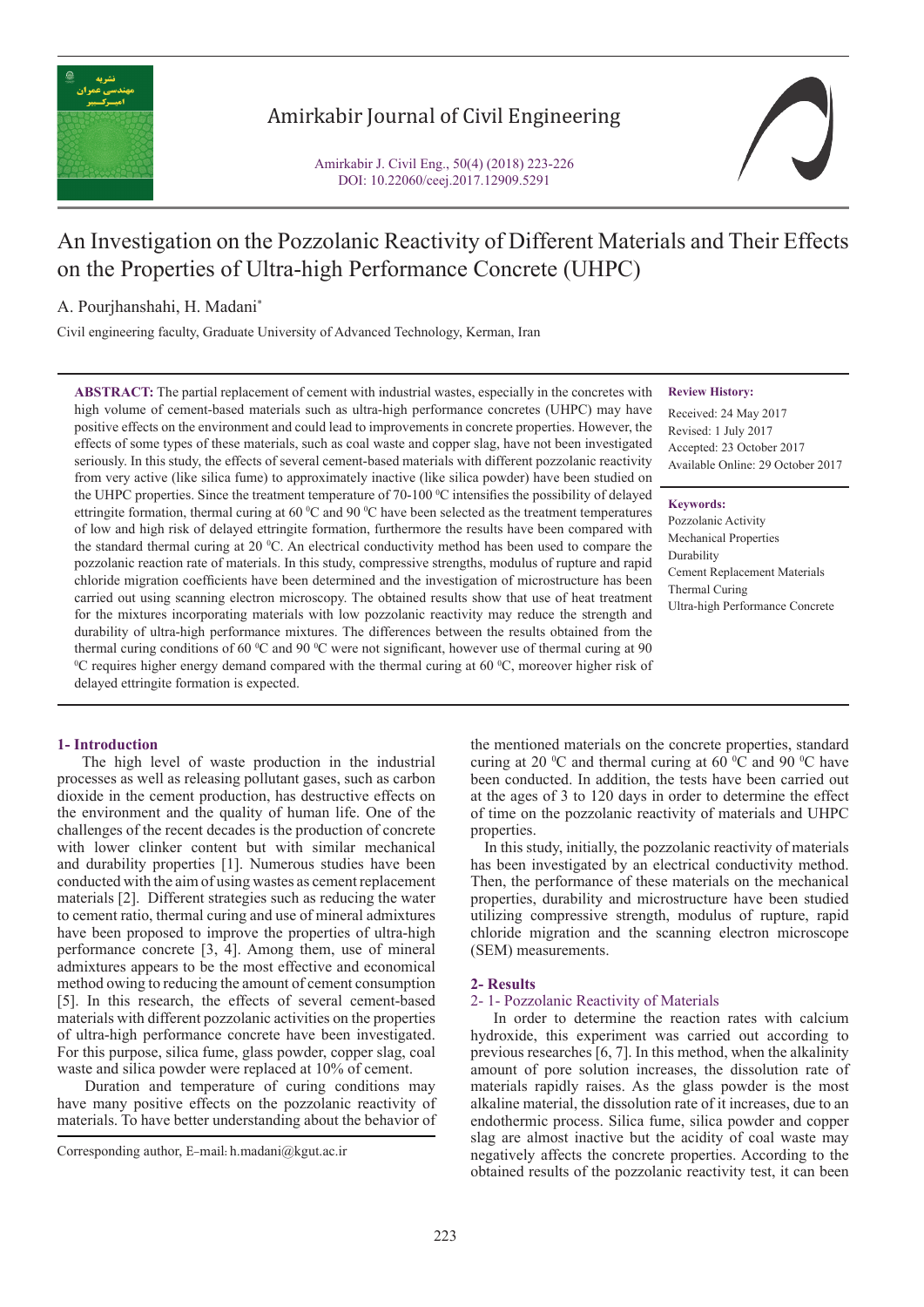concluded that glass powder, silica fume and coal waste have the highest pozzolanic properties, respectively. Silica powder and copper slag did not show high potential for reaction with calcium hydroxide. As a result, it can be mentioned that amorphous condition, pH and particle dimension of a material have great effects on the reactivity with calcium hydroxide.

#### 2- 2- Compressive Strength

 Use of different waste materials, such as glass powder, copper slag, and silica powder leads to significant reduction of the compressive strengths at the early age, however, by increasing the age up to 120 days, their results were not significantly different with the plain mixture. The use of silica fume increased compressive strength after 7 days but coal waste reduced compressive strength at all ages. On the other hand, thermal curing increased significantly the compressive strength at early ages, and this affect decreased over the time.

#### 2- 3- Modulus of Rupture

 Among the materials, use of coal waste reduced the modules of rupture at the age of 28 days but the replacement of other materials increased it. At the age of 120 days and standard curing condition, the modulus of rupture of specimens, were comparable with the plain mixture. However, increasing the temperature to 60 and 90  $\mathrm{^0C}$  led to lower modulus of rupture. Silica fume incorporated mixtures had different trends and higher values compared with the plain mixture were obtained. It can be deduced that thermal curing may increase the pozzolanic activity of silica fume and could not have positive effect on the other materials.

#### 2- 4- Rapid Chloride Migration Coefficients

 The results indicate that, among the mineral supplementary cementitious materials, silica fume had the best performance, during the all types of curing methods, so that its chloride coefficient in the standard, thermal  $60^{\circ}$ C and thermal 90<sup>o</sup>Ccuring conditions decreased by about 87, 85 and 93% in comparison with the plain mixture, respectively. The 10% replacement of cement with the other materials including glass powder, silica powder, copper slag and coal waste resulted in higher migration coefficients in the rapid chloride migration test in the all type of curing at the age of 28 days. It means that use of these materials has destructive effects on the durability. It is expected that these materials (other than silica fume) had pozzolanic reactions at the later ages, hence they have not positive effects on the durability of concrete at the age of 28 days. At the age of 120 days, the obtained results of thermal curing at  $60 °C$  have shown negligible changes in comparison with the standard curing (except for silica fume mixture) and thermal curing at 90  $\mathrm{^0C}$  had many negative effects on the concrete durability.

#### 2- 5- Scanning Electron Microscopy (SEM)

 According to the results, coal waste and silica fume had the worst and best performance on the ultra-high performance concrete properties, respectively, therefore the scanning electron microscopy images of silica fume and coal waste concrete simples have been investigated. Coal waste had not a positive effect on microstructure so that Portlandite crystals could be observed (Figure 1A and B).



**Figure 1. Scanning electron microscopy images of A) Coal waste mixture under standard curing. B) Coal waste mixture**  under thermal curing at 90<sup>°</sup>. C) Silica fume mixture under **standard curing. D) Silica fume mixture under thermal curing at 900 .**

 In the coal waste mixture, the interfacial transition zone between the cement paste and the aggregate is so weak and a separation between aggregate and paste could be noticed. On the other hand, silica fume had a significant effect on the microstructure density, and there is no sign of Portlandite and ettringite crystals. Thermal curing at  $90\,^{\circ}\text{C}$  had a great effect on the microstructure of silica fume mixture, but it weakened the interfacial transition zone in the coal waste mixture.

#### **References**

- [1] P.R. Rangaraju, J. Olek, S. Diamond, An investigation into the influence of inter-aggregate spacing and the extent of the ITZ on properties of Portland cement concretes, Cement and Concrete Research, 40(11) (2010) 1601-1608.
- [2] W.A. Moura, J.P. Gonçalves, M.B.L. Lima, Copper slag waste as a supplementary cementing material to concrete, Journal of Materials Science, 42(7) (2007) 2226.
- [3] X.H. Wang, S. Jacobsen, S.F. Lee, J.Y. He, Z.L. Zhang, Effect of silica fume, steel fiber and ITZ on the strength and fracture behavior of mortar, Materials and structures, 43(1-2) (2010) 125.
- [4] P.K. Mehta, Concrete. Structure, properties and materials, (1986).
- [5] Z. Wu, C. Shi, K. Khayat, Influence of silica fume content on microstructure development and bond to steel fiber in ultra-high strength cement-based materials (UHSC), Cement and Concrete Composites, 71 (2016) 97-109.